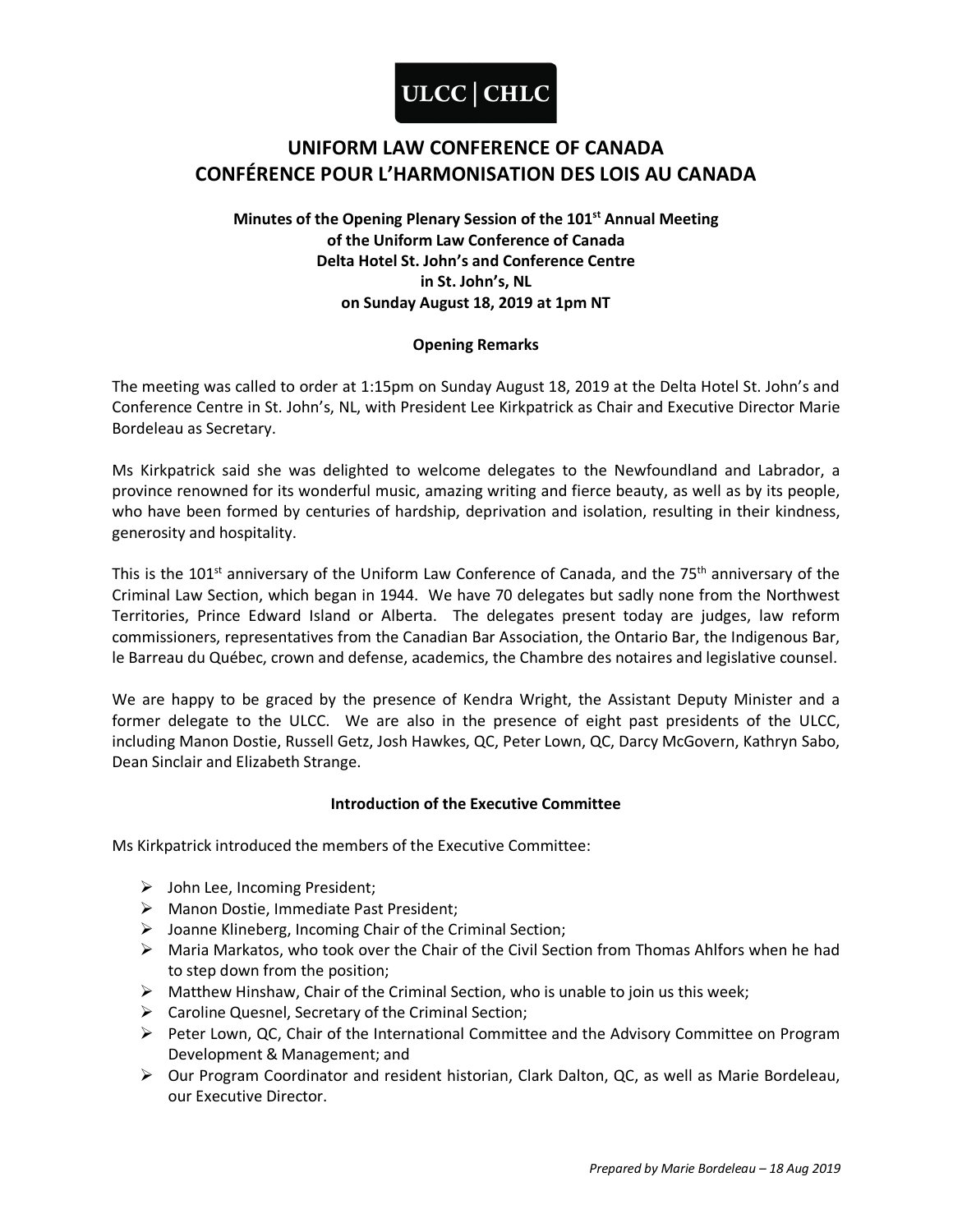## **UNIFORM LAW CONFERENCE OF CANADA CONFÉRENCE POUR L'HARMONISATION DES LOIS AU CANADA**

She noted that Isabelle Doray and Luc Labonté have been called to the Bench and we will miss their contributions this week, but we congratulate them on their achievements.

#### **Introduction of Commissioners**

Ms Kirkpatrick invited the Senior Commissioner from each jurisdiction to introduce the members of his or her respective delegation and especially welcomed all delegates who are joining the meeting for the first time. Ms Kirkpatrick noted that unfortunately, Dr Jorge Sánchez Cordero Dávila, President of the Mexican Uniform Law Centre, is unable to attend this year. However, we will be joined later this afternoon by former President of the Uniform Law Commission of the United States Rich Cassidy and President Carl Lisman.

### **Welcome from Host Government & Overview of the Week to Come**

Donna Ballard said that the Welcome Reception will be held this evening at The Rooms, a cultural facility designed to look like a traditional fishing village building. It was constructed over the  $17<sup>th</sup>$  century fortifications of Fort Townsend and houses an art gallery, a museum and archives. Traditional Newfoundland music performed by a very talented fiddle and guitar duo will entertain us. Unfortunately, the Honourable Minister Parsons is unavailable to attend but Jennifer Mercer, the Deputy Minister, will be in attendance, as well as the Chief Justice of the Supreme Court of Newfoundland and Labrador, Deborah Fry, our Provincial Chief Justice Judge Goulding as well as Judge Pike. Delegates were asked to wear their nametags to all social events and to meet on the Lower Level of the Hotel to take buses to The Rooms.

On Tuesday the softball game will be held at beautiful Victoria Park, which was established in 1893, and from there we will head to the Royal Canadian Legion on the shores of Quidi Vidi Lake in Pleasantville for the BBQ. The lake was the site of the 201<sup>st</sup> Annual Royal St. John's Rowing Regatta last week, an event held on the first Wednesday in August every year, weather permitting. A two-kilometre path around the lake leads to historic Quidi Vidi Village and its renowned microbrewery as well as multiple artists' studios. Busing will be available for players and for those who are only attending the BBQ.

The gala will be held at the Railway Coastal Museum on Wednesday night. Newfoundland no longer has a railway system on the island, but this building was the original train station, built in 1903. The tracks have been pulled up and the former railway is now a bike and walking path more than 800 km long. Our keynote speaker is Chief Justice Pamela Goulding, the first woman to occupy the post in 400 years of legal history in Newfoundland and Labrador at the time of her appointment in 2015. Everyone will have the unique opportunity to become an honourary Newfoundlander with a screeching ceremony, which involves cod tongues, human tongues, tongue twisters, tongue-in-cheek, 40% proof Jamaican rum, or 100% sugar proof purity syrup. The JAG Hotel across the street from the Delta on George Street will be the site of post-banquet drinks for those who are interested.

The weather is expected to be lovely this week, but it gets chilly in the evening so bring a jacket and wear sensible shoes because of all the hills in St. John's.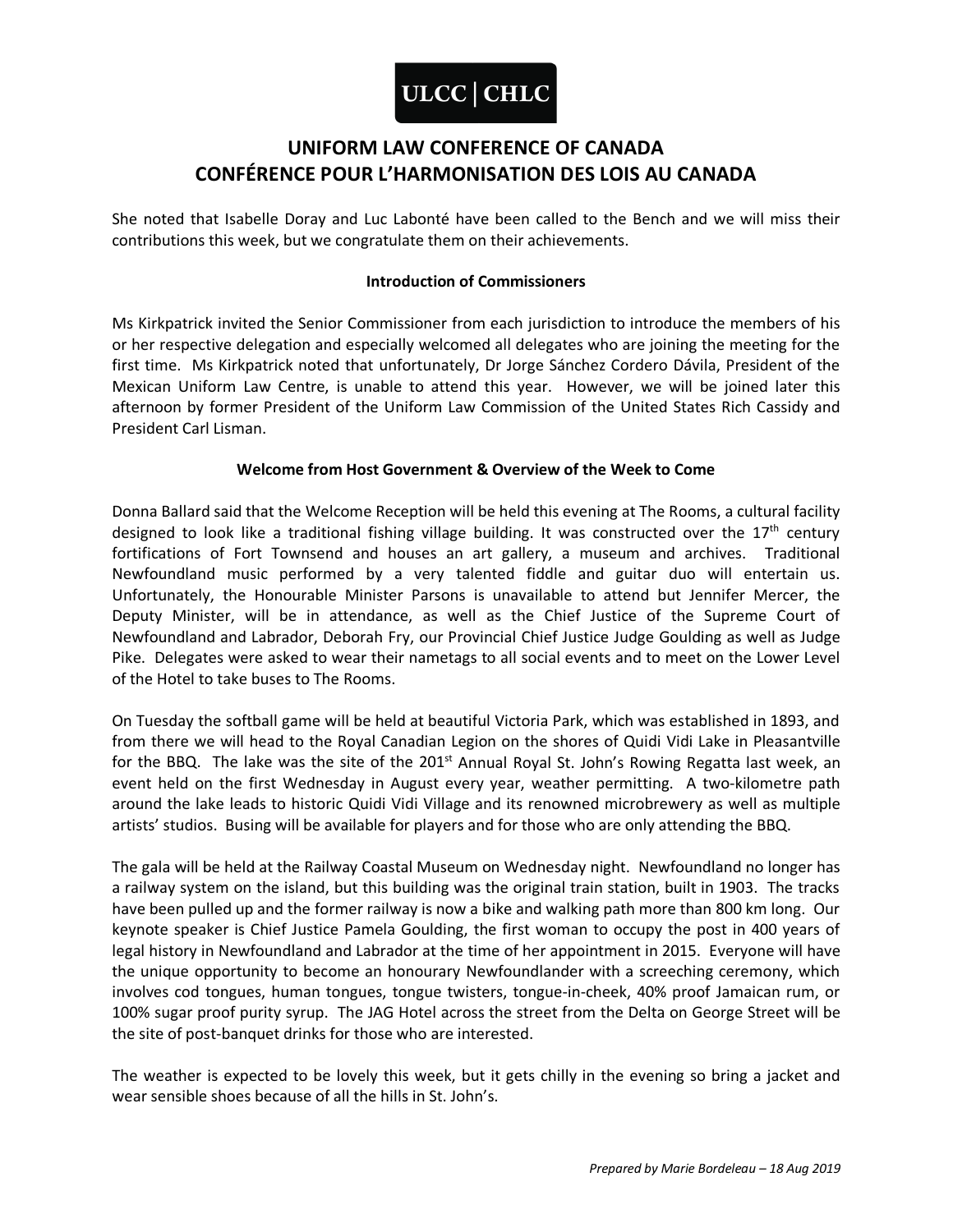## **UNIFORM LAW CONFERENCE OF CANADA CONFÉRENCE POUR L'HARMONISATION DES LOIS AU CANADA**

### **President's Report**

Ms Kirkpatrick noted that the Criminal Section was married to the Civil Section in 1944, appropriately, in Niagara Falls. At that time, the Criminal Section was dealing with proposals that were evidentiary and procedural in nature, and not with substantive matters as they could then make recommendations but not pass any resolutions.

Participants at that first meeting included the then nine provinces and the federal government. Issues discussed included the offence of desertion. At that time, a man who left his family for 30 days without providing maintenance for his wife and his children could be charged under the *Criminal Code*. It was necessary for the Crown to prove that the man had left without just cause and the resolution sought to reverse the onus of proof so that the deserting father would have to demonstrate he had just cause for leaving.

Another resolution dealt with whether a voluntary statement from a suspect required a caution, and the report was thus:

"Resolved that as to the question of whether or not a statement is taken voluntarily depends more on the method of approach to the prisoner than on the form of the words used; that no action be taken to recommend a statutory form of caution and that the matter be dropped from the agenda."

There was a resolution aimed to completely revise the penalty provisions of the *Criminal Code*, as it was recognized that these were inconsistent and unfair overall, and a resolution with respect to the offense of infanticide, as mothers convicted of infanticide received very short penalties of imprisonment and it was deemed necessary to import the provisions of the *Infanticide Act* from England.

At the 1944 meeting the Civil Section updated the law on defamation to eliminate the difference between libel and slander and to address new forms of publication of defamation by radio and Hertzian waves, and provided for a provision in the *Evidence Act* to allow for microphotographs to be taken of official documents so that official documents did not have to be used in court.

The fee for attendance at that conference was \$50 per jurisdiction.

Ms Kirkpatrick noted that she wanted to outline the difference between the Civil and Criminal Sections.

In terms of the Criminal Section, she predicted that by the end of the week, we would see bleary-eyed veterans of fierce word-to-word combat borne into this room by Valkyries from the field of battle for the Closing Plenary session, to the strains of A Night on Bald Mountain, perhaps.

The work of the Civil Section, by contrast, would be characterized by calm and genteel debate, a pastoral landscape, the Blue Danube waltz in the background, with delegates laughing and having a gay old time.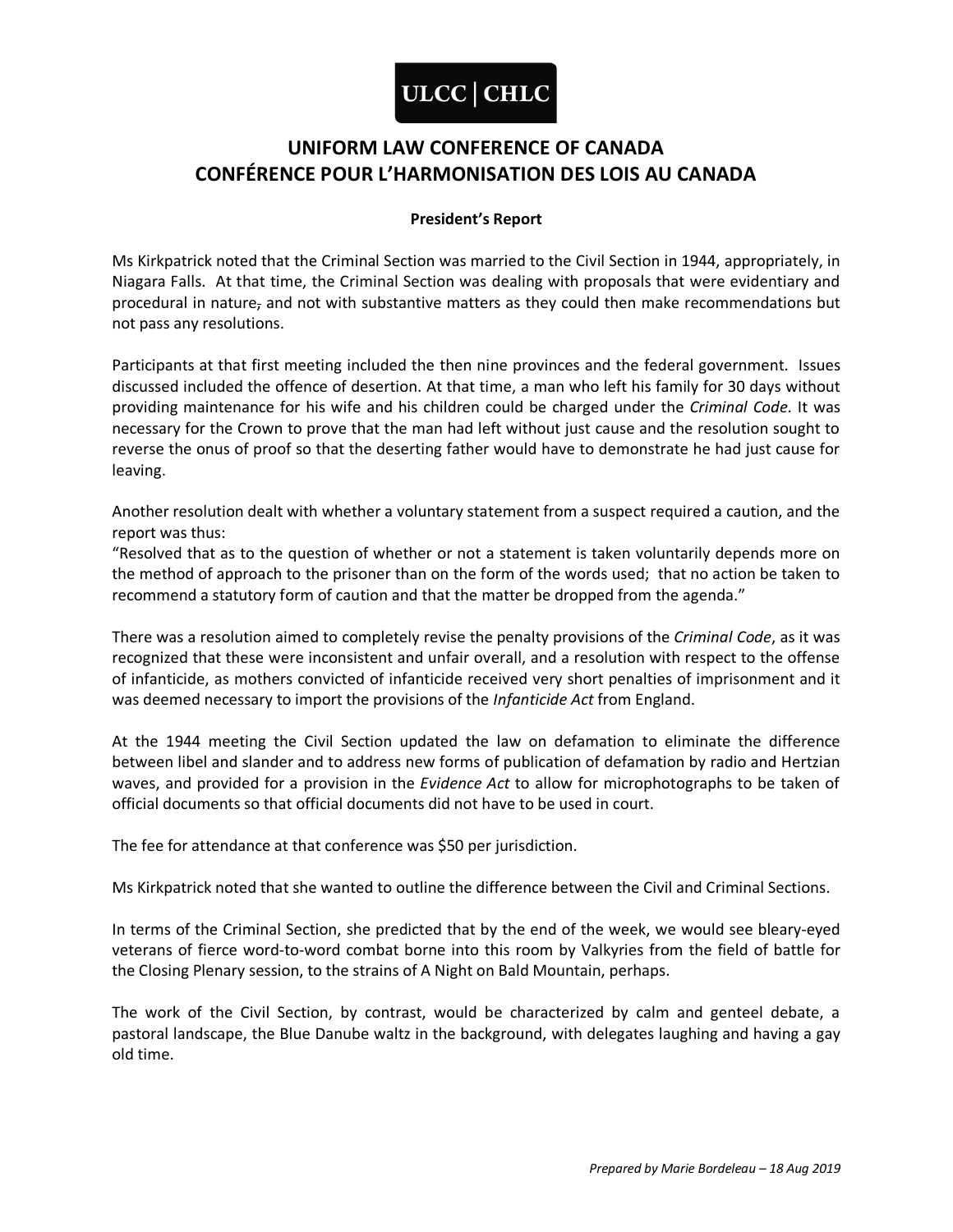## **UNIFORM LAW CONFERENCE OF CANADA CONFÉRENCE POUR L'HARMONISATION DES LOIS AU CANADA**

The relationships between the two Sections are, of course, excellent, and delegates enjoy great collegiality and respond to the great challenges of our justice system equally.

The law changes constantly. There are new statutes and revisions to statutes on an ongoing basis, and new case law interpreting those statutes. It's no exaggeration to say that the law changes every single day, except on weekends.

Our first challenge this year was dealing with an increase in contributions. The decision to increase contributions was made at the Annual Meeting in Regina in 2017. Those contributions had not increased since 1987 and fell far short of financing the ongoing operations of the organization.

Maria Markatos kindly took back the Chair of the Civil Section in February when Thomas Ahlfors had to step down from the role. Ms Kirkpatrick was away for six months and said she was grateful to John Lee, who acted in her stead. Despite his inability to attend the ULCC Annual Meeting itself, Mr Hinshaw continued to participate in conference calls in his capacity as Chair of the Criminal Section, but his absence resulted in the withdrawal of the resolutions from Alberta. Five delegates will share the duties of chairing the Section's debates, including four former Chairs of the Section and incoming 2020-2021 Chair Chloë Rousselle.

SPOC has been a challenge as well; the committee that was struck at the urging of Josh Hawkes when he was vice-president in 2016 has continued its work even after the new Constitution and By-laws were approved last year, including developing a the new website, updating of policy documents, etc. Ms Dostie will present on the progress of SPOC on Wednesday morning.

Ms Kirkpatrick noted that this year, the delegates will look at electronic wills, evidence in electronic form, compelling the users of digital devices to disclose their passwords, non-consensual disclosure of intimate images via the internet and crowdfunding.

She noted a number of challenges before us, including new technology, increasing globalization, and the need to comply with or enter into international conventions and treaties, court delays and major criminal reforms in the areas of sexual assault, impaired driving, penalties and juries, as well as the new criminal Bill C-75, whose provisions will be unfolding over time as they come into effect. There are major issues with respect to transitional aspects and how different new provisions will be interpreted and applied.

Another great challenge is the humanization of our court process in recognition of the toll that participation in our adversarial system has on justice participants, including victims, witnesses, jury members, and accused persons who legitimately feel that such a system does not reflect or respect their culture.

Ms Kirkpatrick invited Tony Paisana to comment on an incident involving the Uniform Police Background Checks in Alberta, which led to an individual being fired from a youth centre when a police officer in Edmonton discovered that he had a discharge in a sexual assault case 11 years ago and advised the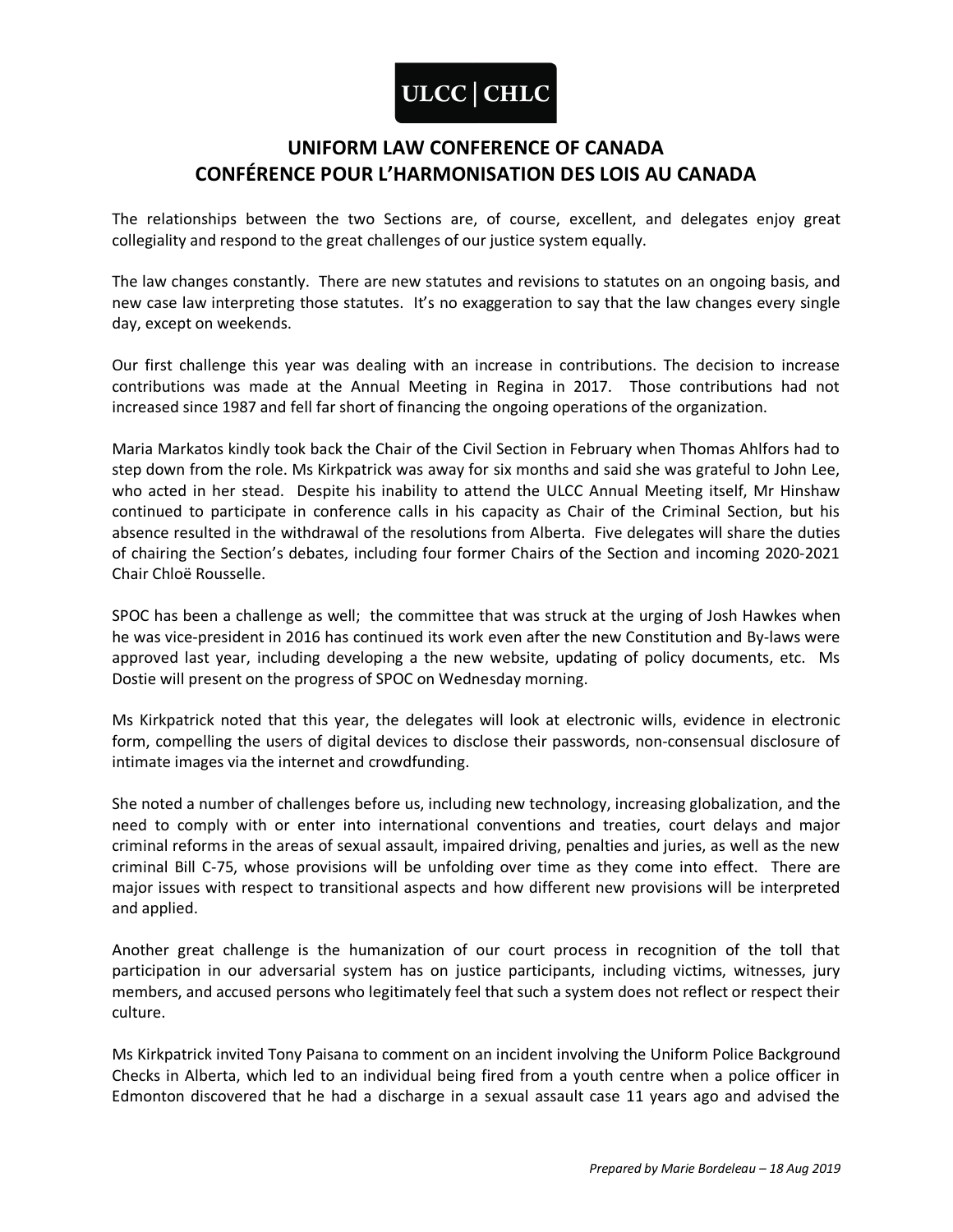## **UNIFORM LAW CONFERENCE OF CANADA CONFÉRENCE POUR L'HARMONISATION DES LOIS AU CANADA**

youth centre of such. Mr Paisana said that the Alberta Queen's Bench encouraged the court to adopt legislation like the one that was adopted in Ontario. Ms Kirkpatrick said that an article on the case was published in the Globe & Mail and that it mentioned the work of the ULCC.

She outlined another case in which a Saskatchewan court relied on the ULCC's work respecting informal public appeals to resolve the matter of crowdfunding for the families of the deceased and the survivors of the Humboldt Broncos' accident in April 2017, allowing the matter to be concluded quickly and efficiently.

Judge Gabrielson, who was appointed by the Chief Justice to oversee the fund raised by the Go Fund Me campaign, noted:

"Fortunately we have the *Uniform Informal Appeals Act* in Saskatchewan, a new statute which was enacted in 2015 based upon the legislation developed by the Uniform Law Conference of Canada. Saskatchewan for some reason was the only jurisdiction in Canada to enact the legislation. In any event, through good government management or good fortune, this Act laid the foundation for the framework by which the money raised by the Go Fund Me campaign could be dealt with, and the matter was resolved with payments made to each of the families of the deceased in the amount of \$475,000 and the persons who were injured in the amount of \$425,000 in additional to an initial payout of \$50,000 each."

### **Financial Resolutions**

### **a. Approval of Audited Statements**

**MOVED** by Manon Dostie, seconded by Mia Manocchio, **THAT** the Audited Statements for the fiscal period ending March 31, 2019 be received as presented. Motion carried.

### **b. Approval of the Auditors**

**MOVED** by Maria Markatos, seconded by Russell, **THAT** the firm Hendry Warren LLP Chartered Accountants be appointed as Auditors for the Uniform Law Conference of Canada for the fiscal period from April 1, 2019 to March 31, 2020. Motion carried.

### **c. Banking Resolution**

**MOVED** by John Lee, seconded by Dean Sinclair, **THAT** for amounts over \$5,000, two members of the Executive Committee or a member of the Executive Committee and the Executive Director be given signing authority as officers for all banking matters of the ULCC, **AND THAT** for amounts up to \$5,000 and for the purpose of purchasing GICs and term deposits, and for the purpose of transferring funds from the research account to the general account and vice versa, the signature of the Executive Director alone will suffice. Motion carried.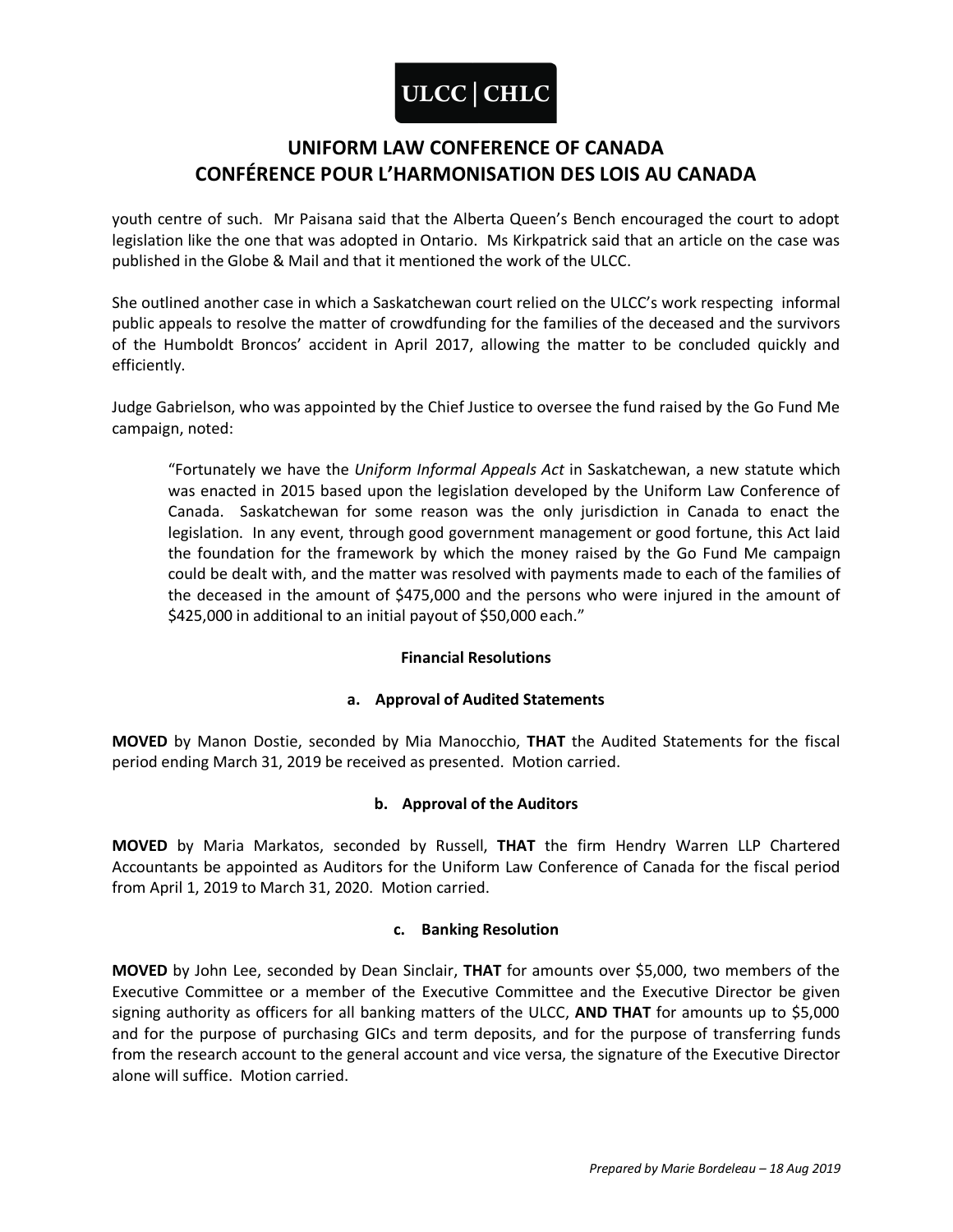## **UNIFORM LAW CONFERENCE OF CANADA CONFÉRENCE POUR L'HARMONISATION DES LOIS AU CANADA**

### **d. Approval of the Budget for the Fiscal Period 2019-2020**

Ms Kirkpatrick noted that the budget was not circulated 30 days prior to the Annual Meeting, as per the By-laws. The reason for the late distribution is that information was required for a number of files and those numbers came late in July. The written motion will be circulated, and JRs will be asked to comment by September 30<sup>th</sup>, at which point silence will be considered to be acquiescence.

### **Nominations Committee**

Immediate Past President Manon Dostie said she will be leading a committee composed of past presidents to discuss the nomination of the next president.

### **75th Anniversary of the Criminal Section**

Clark Dalton, QC congratulated the Section on its  $75<sup>th</sup>$  anniversary and noted that he has been working on an index of topics that are discussed at our Annual Meetings, at which point he noticed that there was very little documentation on the Criminal Section. He undertook to research the matter and is currently sifting through documents from the Proceedings in the mid-80s.

Mr Dalton said that in the beginning, Sir James Aikens, who was the guiding light of the organization, delivered a number of speeches indicating that the role of the ULCC was to deal with existing legislation rather than law reform, especially as it regarded mercantile legislation. Criminal Law is not even mentioned in the Proceedings until 1943, when the Canadian Bar Association passed a resolution to review Criminal law and its related statutes, which led to the creation of the Criminal Section of the ULCC the following year, but it was not until 1989/1990, when the ULCC updated its Constitution and Bylaws, that the Criminal Section was formalized. Subgroups and provincial committees were struck within the new Criminal Section to review sections of the Criminal Code and the Conference was renamed. Unfortunately, the subgroups and committees were not successful in their endeavour and in 1947 the ULCC asked the federal government to appoint a Commission to undertake the mammoth task of updating the Criminal Code. However, the Criminal Section was able to make significant contributions to the project.

There were a number of law reform initiatives in the 1960s and the ULCC's Criminal Section became instrumental in promoting updates to the Criminal Code. Early on the Criminal Section served as a forum for Deputy Ministers and leading executives in the jurisdictions. Eventually the Deputy Ministers moved on to their own organization, but the benefit of the ULCC nonetheless remains that it allows delegates to be from many more spheres of criminal law community than just government people, which makes it a unique forum. The Criminal Law Section is doing a wonderful job of making recommendations for law reform, and the federal government continues to update the Section on the work that has been implemented through the annual Senior Federal Delegate's report.

Mr Dalton mentioned a few other details, such as the fact that the first time a woman ever attended an Annual Meeting of the ULCC was in 1961; her name was Miss Wysocki from Ontario and she was part of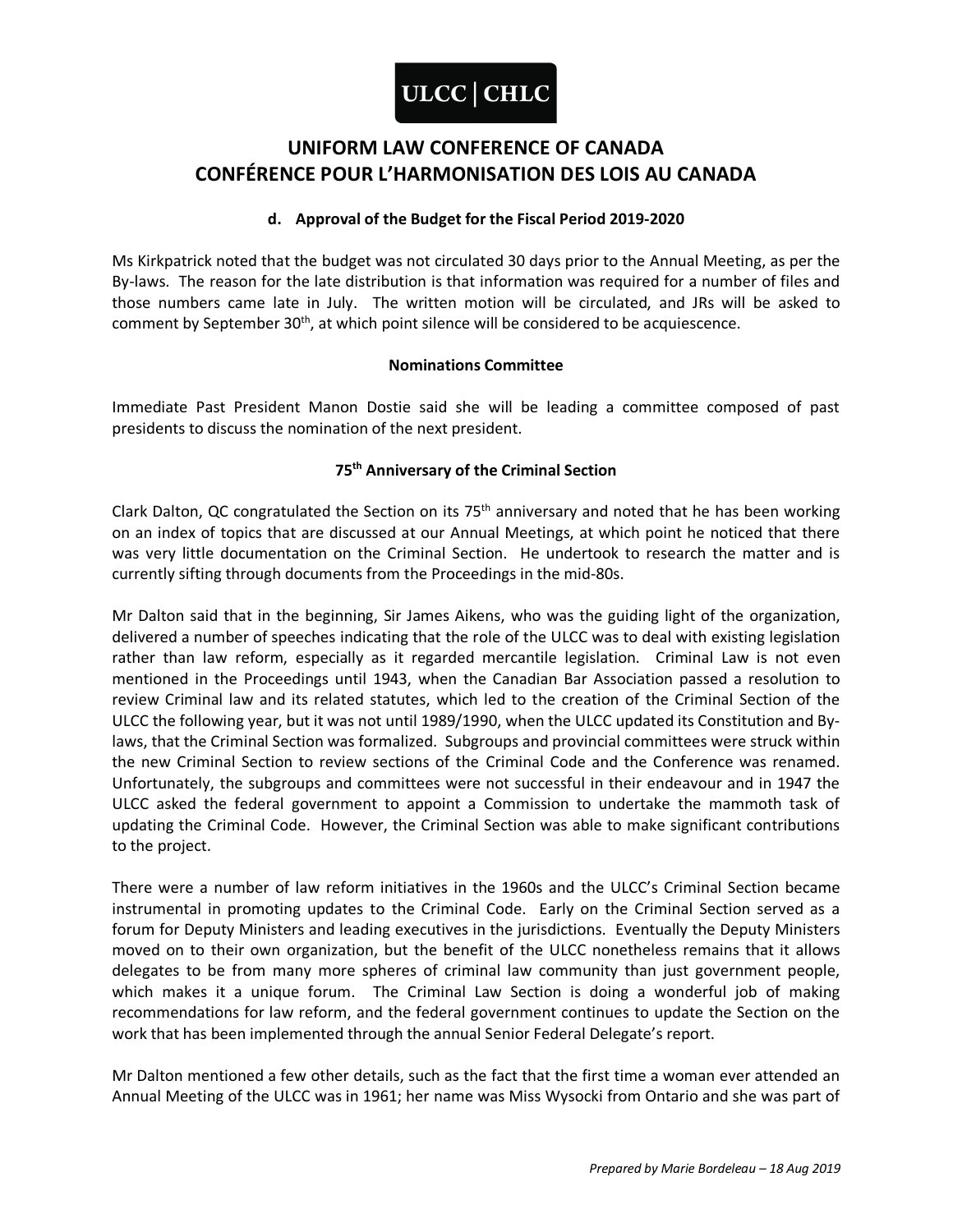## **UNIFORM LAW CONFERENCE OF CANADA CONFÉRENCE POUR L'HARMONISATION DES LOIS AU CANADA**

the Criminal Section. Also, although the softball game is rarely mentioned in the Proceedings, it is a very important component of our week together, and it was the brainchild of two stalwart members of the Criminal Section together with a deputy from Manitoba. Formerly the Criminal Section had played against the local police service at Annual Meetings, but that tradition was morphed into the East-West game. As well, only two knighted persons have ever been members of the ULCC; one is Sir James Aikens of Manitoba/Ontario, and the other is Sir Brian Dunfield of Newfoundland & Labrador.

An excellent speech delivered in 1969 by John Turner, then Attorney General of Canada, states that the development of the Criminal Section "has proved to be a most important one in the evolution of the Conference, because until that time no organized body had existed in Canada with the proper personnel to study and propose recommendations to the Minister of Justice for amendments to the Criminal Code. The creation of the Criminal Law Section filled a very definite void in Canada at the time and the federal government is deeply indebted to those who participate so ably in its undertakings.". Mr Dalton said that that sentiment is still felt today.

On a final note, in 2002 the President of the ULCC said at the Opening Plenary that it was a tribute to the Criminal Section and the people who run it that it pretty much took care of itself. It made very few demands on the President to assist or intervene, making the President's life easy in that way.

### **Outline of the Business of the Week**

### **a. Criminal Section**

In Matthew Hinshaw's absence, incoming Criminal Section Chair Joanne Klineberg thanked our colleagues from Newfoundland & Labrador for all their work in preparing this year's Annual Meeting. The Section will debate 24 resolutions on a variety of topics. The resolutions deal with issues of substantive criminal law, procedural criminal law, the question of punishment and evidentiary issues. Some of the more interesting proposals deal with amending the offense of luring children over the internet, which was the subject of a recent Supreme Court of Canada decision name Morrison in which the Supreme Court struck down an evidentiary presumption the Crowns relied on; warrants to compel the disclosure of internet passwords and recognizing support dogs as a testimonial aid for vulnerable victims and witnesses in the courtroom.

There will be three progress reports from working group and the Earl Fruchtman Memorial Seminar will deal with Newfoundland & Labrador's Justice Summit in the form of a joint session with the Civil Section. Other joint sessions will cover the unlawful disclosure of intimate images. The rules of procedures have been reviewed and amendments will hopefully be adopted later this afternoon.

### **b. Civil Section**

Civil Section Chair Maria Markatos said she was delighted to provide the Report of the Chair of the Civil Section for a second year and expressed gratitude for her colleagues, the Executive Committee,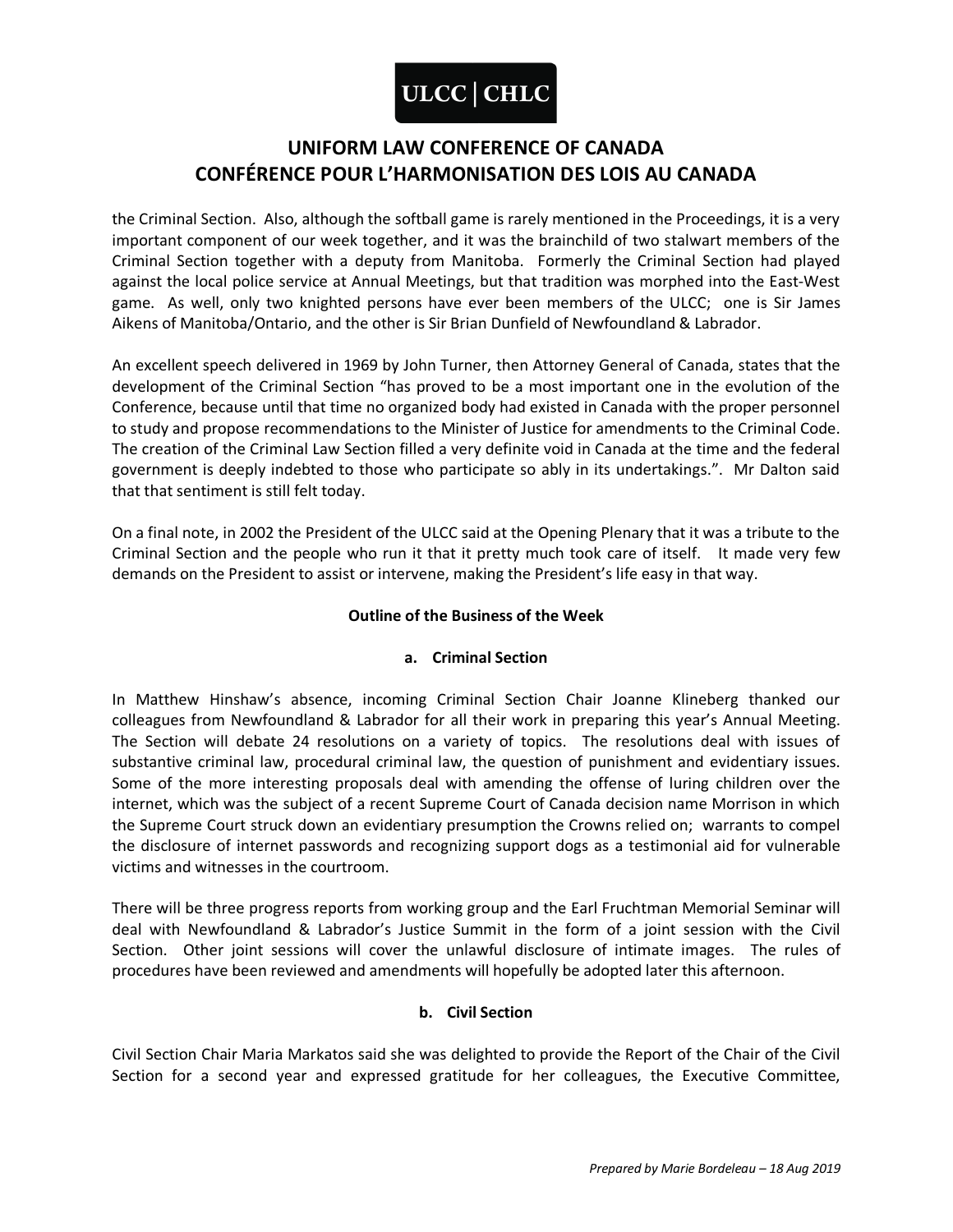## **UNIFORM LAW CONFERENCE OF CANADA CONFÉRENCE POUR L'HARMONISATION DES LOIS AU CANADA**

jurisdictional representatives, and of course Clark Dalton for making the transition back to the role of Chair mid year seamless.

Ms Markatos noted that this is a rebuilding year for the Civil Section, with many new projects just starting and a continuation of a review of our internal documents and processes.

The meeting will begin with a report on the Rules of Procedure of the Civil Section. The Section will also receive a report from the Implementation Committee on their progress over the last year (including a review of the revised Tables), a proposal on the Revision of Drafting Conventions, and a Review of journals and judgments referencing the work of the Conference.

The Civil Section will receive reports on E-wills and A Revised *Uniform Informal Public Appeals Act* as well as on the United Nations Convention on Independent Guarantees and Stand-by Letters of Credit and the Convention on the Law Applicable to Certain Rights in Respect of Securities held with an Intermediary.

The Section will be asked to adopt *Guidelines for Drafting Uniform Legislation Giving Force of Law to an International Convention* as well as seven updated Uniform Acts on the implementation of International Conventions. Joint work with the Criminal Section will continue and on Wednesday, the Civil Section will receive the report of the working group on the non-consensual disclosure of intimate images. Civil Section delegates are invited to attend the Earl Fruchtman Memorial Seminar as discussed by Ms Klineberg.

As in past years, the Civil Section is delighted to welcome several representatives from the American Uniform Law Commission including Past President Richard Cassidy and President Carl Lisman, who will be providing an update on his organization and the potential for continued cross border projects and cooperation.

Finally, the Civil Section will receive the annual report from Justice Canada on Private International Law, and reports from the International Committee and Advisory Committee on Project Management and Development.

All of the reports, draft Acts, and commentaries received this week would not be possible without the commitment of the working groups under the leadership of their chairs. The Civil Section could not operate effectively without the year-long participation of Jurisdictional Representatives in the Civil Section Steering Committee, the foundational work on projects provided by the Advisory Committee on Program Development and Management, and the unmatched support of our Projects Coordinator Clark Dalton. These are all critical to the continued success of the work of the Civil Section.

### **Legislative Update/ Adoption of Uniform Acts**

Mr Dalton said that as part of the Civil Section's agenda, the Implementation Committee is working toward getting our Acts adopted, as well as translating into French the Acts that are still only in English. The chart outlining the implementation record of the ULCC is being updated to stay current. Mr Dalton